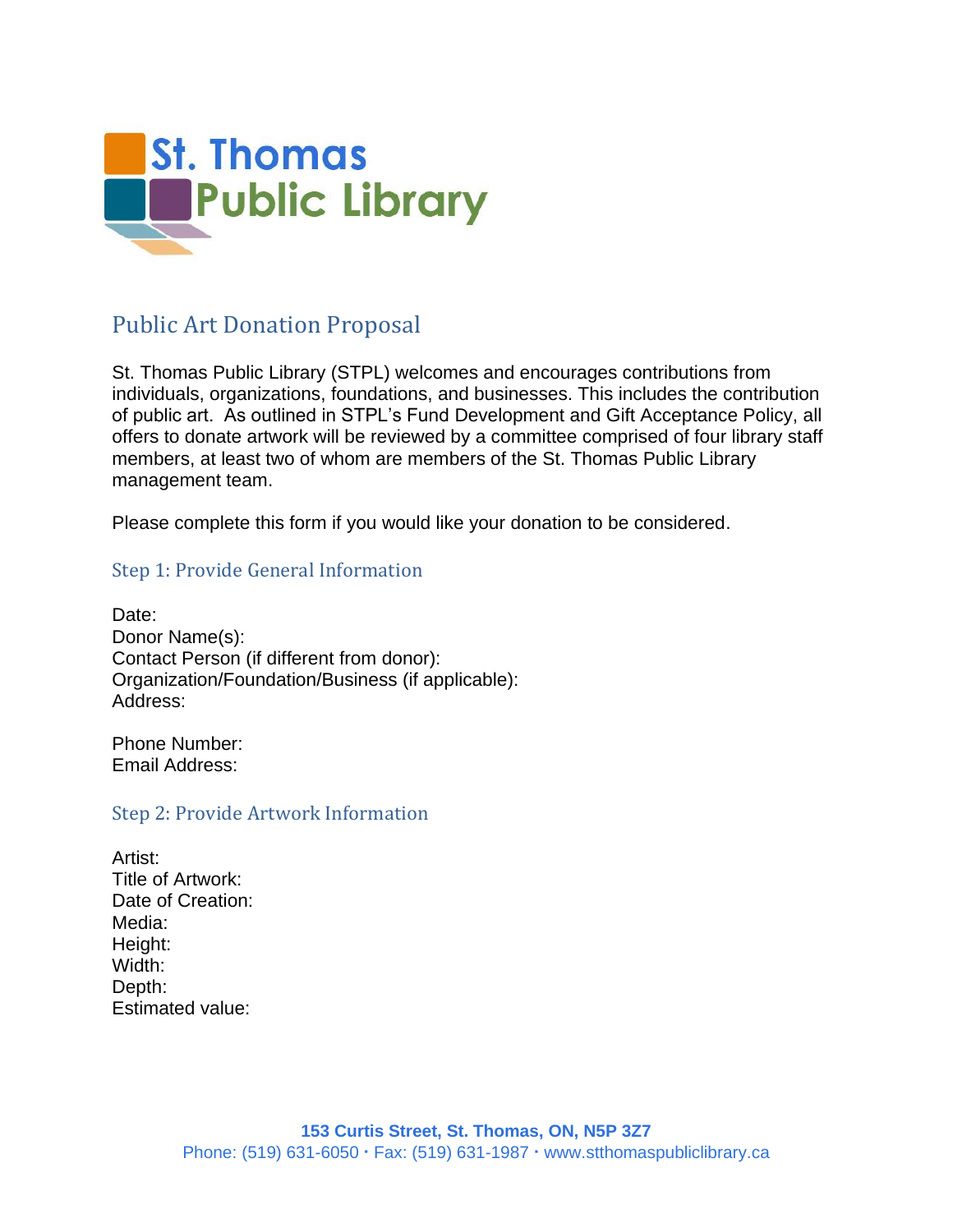## Step 3: Provide Support Materials

Support materials provide information to aid the review committee in the decisionmaking process.

Proposed donations will be assessed against the following criteria:

- Suitability of the piece(s) in complementing and avoiding duplication in STPL's collection
- Artistic merit of the piece(s)
- Condition of piece(s)
- Authenticity of the piece(s)
- Ethical and legal considerations regarding ownership of the piece(s)
	- o All donations must be unencumbered, and the donor must have legal title to the work.
- Suitability of the piece(s) for display in library public spaces
- Availability of suitable space to display the piece(s)
- Technical requirements for installation
- Cost of installation
- Durability of piece(s)
- Requirements for ongoing maintenance of the piece(s)
- Susceptibility of the piece(s) to degradation
- Projected costs for ongoing maintenance, including insurance costs

#### 1. Description of proposed donation

- In a document not exceeding two typed pages, please describe:
	- o Background/history of artwork and artist
		- o Rationale for donation
		- o Installation requirements
	- $\circ$  Current condition of artwork

#### 2. Project Budget

- The acquisition of artworks may require STPL to designate funds towards the installation and maintenance of these pieces. Any expenses associated with the donation and with the review process rest with the donor. If a tax receipt is requested, an appraisal of the artistic work, to determine its fair market value, will be required at the donor's expense.
- In the Project Budget document, please include:
	- o Estimated cost associated with installing the artwork
	- o Estimated cost of any ongoing maintenance, insurance, and any other long-term considerations